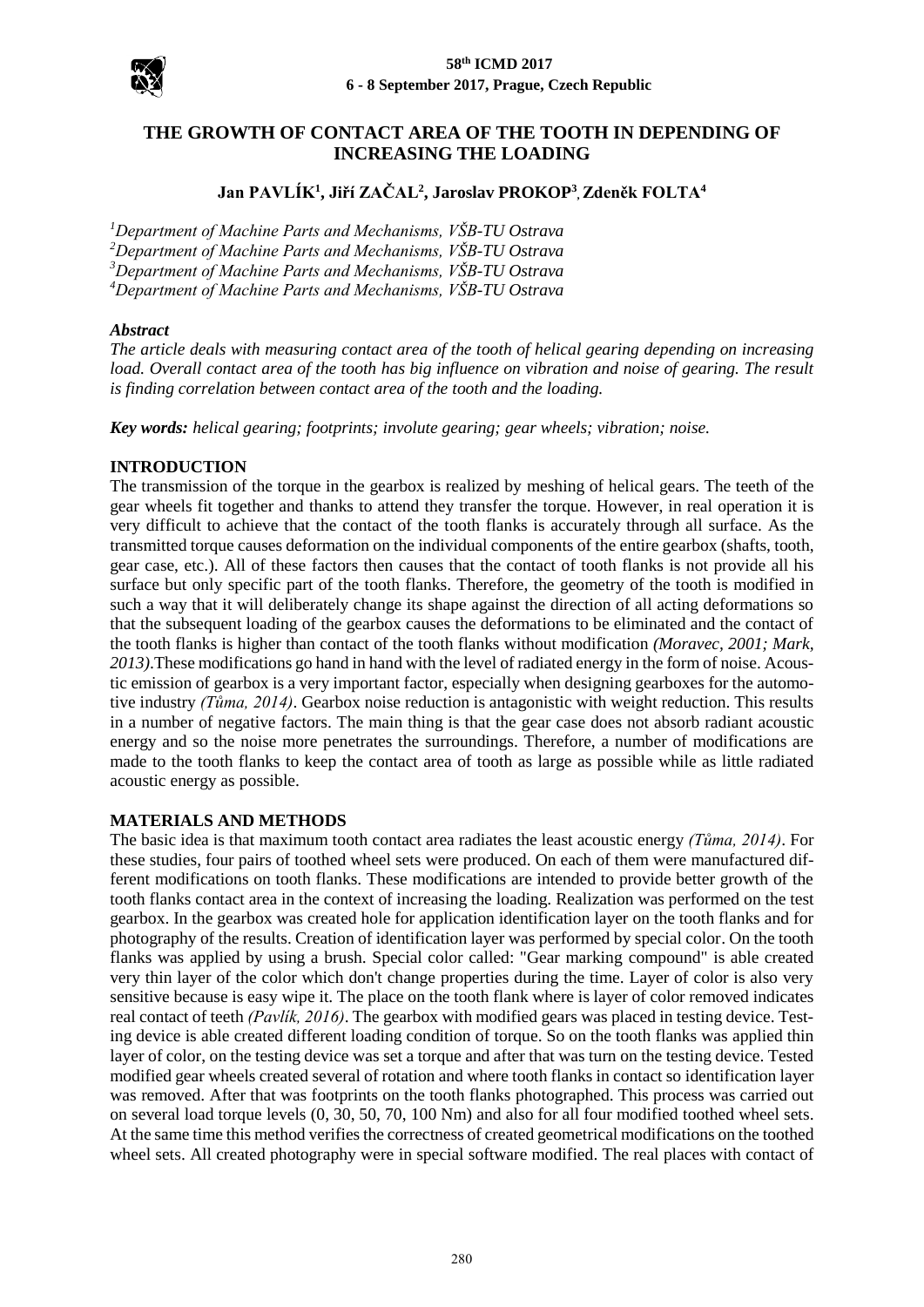

#### **58th ICMD 2017 6 - 8 September 2017, Prague, Czech Republic**

|                                                                                                                                                    | 6 - 8 September 2017, Prague, Czech Republic |                       |                |                |  |  |  |  |  |
|----------------------------------------------------------------------------------------------------------------------------------------------------|----------------------------------------------|-----------------------|----------------|----------------|--|--|--|--|--|
| tooth flanks depending on different loading of torque are illustrated on figure (Fig. 1). For easier reading<br>of footprints were photos redrawn. |                                              |                       |                |                |  |  |  |  |  |
| $T$ [Nm]                                                                                                                                           | Modification A                               | <b>Modification B</b> | Modification C | Modification D |  |  |  |  |  |
| $\overline{0}$                                                                                                                                     |                                              |                       |                |                |  |  |  |  |  |
| 30                                                                                                                                                 |                                              |                       |                |                |  |  |  |  |  |
| 50                                                                                                                                                 |                                              |                       |                |                |  |  |  |  |  |
| 70                                                                                                                                                 |                                              |                       |                |                |  |  |  |  |  |
| 100                                                                                                                                                |                                              |                       |                |                |  |  |  |  |  |

**Fig. 1** Comparison of footprints created on gear wheels with different geometry modification

The redraw photographs give a clear view of the tooth modification and their dependence on the increasing loading of torque. Selected modifications which were used on four different toothed wheel sets are governed by generally known rules. Basically the modifications takes into account the initial position of footprints in the center of the tooth up to its edge. For these four different modifications were also measured average sound pressure. Results are shown in the next table (Tab. 1).

|                                               | Modification A | Modification B | Modification C | Modification D |
|-----------------------------------------------|----------------|----------------|----------------|----------------|
| Avg. sound<br>pressure<br>[dBA $(20\mu Pa)$ ] | 33,84          | 34,90          | 31,83          | 38,42          |

Measurement of acoustic pressure was for this case of study taken as supplementary information. The main point of these study is finding a correlation between the tooth contact area and increasing loading.

## **RESULTS AND DISCUSSION**

In the special software were measured surfaces of created footprints from all four different toothed wheel set modifications. Results are shown in next table (Tab.2).

| Torque<br>[Nm] | <b>Modification A</b><br>[kpx] | <b>Modification B</b><br>[kpx] | Modification C<br>[kpx] | <b>Modification D</b><br>[kpx] |
|----------------|--------------------------------|--------------------------------|-------------------------|--------------------------------|
| $\theta$       | 780,39                         | 772,96                         | 631,24                  | 1063,54                        |
| 30             | 2030,54                        | 1768,33                        | 1929,63                 | 1965,27                        |
| 50             | 2170,13                        | 1951,36                        | 1955,43                 | 2047,94                        |
| 70             | 2214,99                        | 1968,82                        | 2070,19                 | 2122,05                        |
| 100            | 2323,28                        | 2143,59                        | 2339,72                 | 2226,38                        |

**Tab. 2** Measured tooth flanks contact area

Showed values are in kilo-pixels because surfaces were evaluated from photos. So it was assessed how many pixels are located on the surface of the tooth flanks which are touching each other. This measurement method relatively simple and accurate. For clear view was created graph tooth contact area dependence on torque (Fig.2).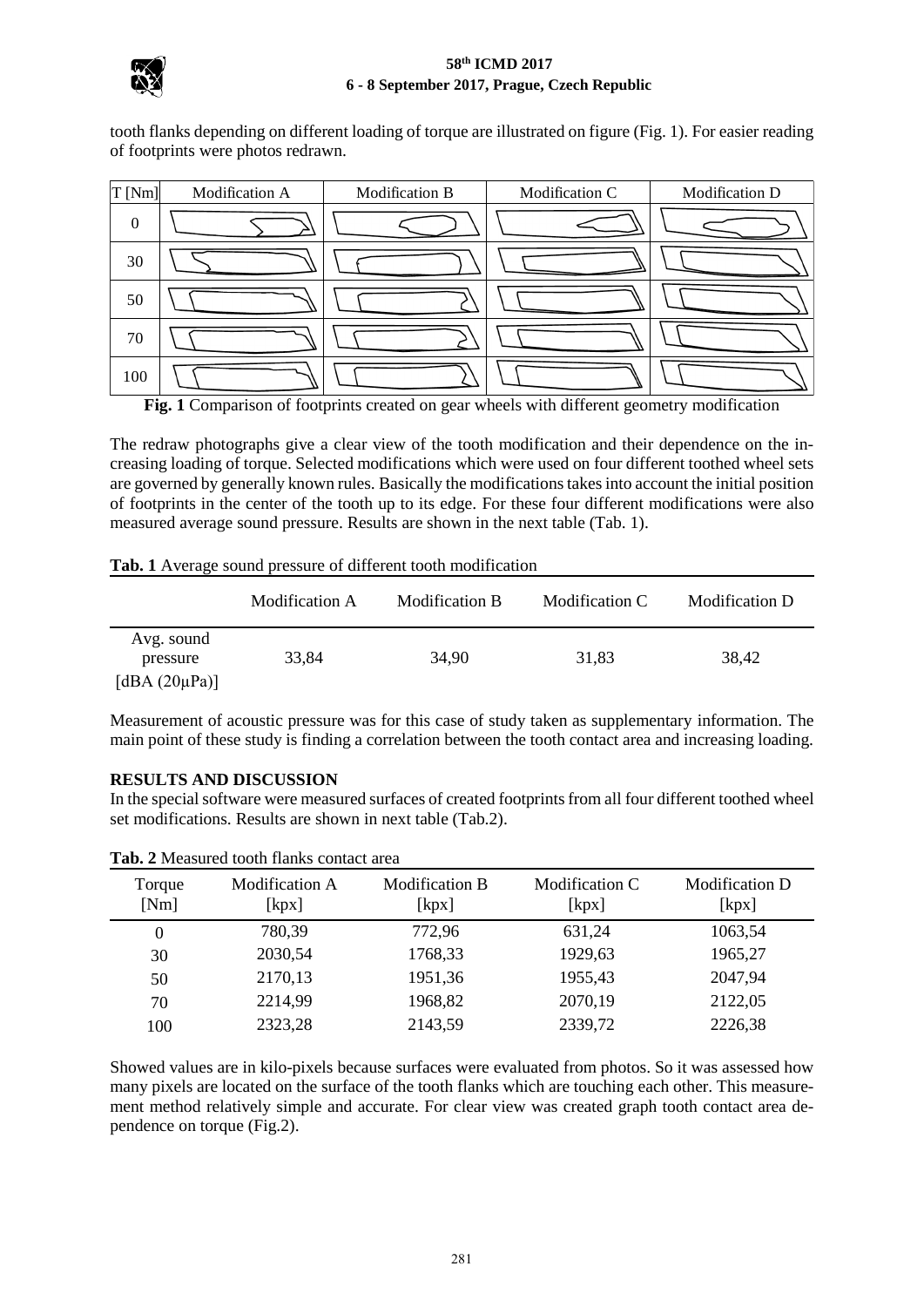



**Fig. 2** Measured data of increasing tooth contact area depending on torque

The basic idea of this study was whether the growth contact surface of the tooth flanks is linear but graph (Fig. 2) clearly say that not. Is clear from the graph that course of surface growth is practically the same for all four modifications and also that the quietest toothed wheel set started from smallest surface area to largest surface area. More information is practically impossible to read. But when we compare the initial position of footprints and his appearance with average sound pressure, we see that in this test gearbox probably occurs a significant deflection of the shafts. Because the best result have Modification C with the initial position of footprints on the edge (only 31,83 dBA). This finding totally destroy all general recommendations regarding the appearance and position of contact surfaces on the tooth flanks. The general rule says that the footprint should extend evenly to all sides and that the edge touch is wrong *(Moravec, Deil, Němček, Folta, & Havlík, 2009)*. In this case is visible that edges contact can occur but only in low loading of torque. Of course that nevertheless immediately with increasing loading of torque must also increase contact area of teeth toward the opposite side. This assumption should be the subject for further investigation that would confirm the correlation between the growth of contact area and the deflection of the shafts.

## **CONCLUSIONS**

The aim of this study was to find the growth of the contact area of the tooth in the depending of increasing the load. This study is basically experiment because is very difficult to find information in the literature and scientific articles that would serve as a good background. In the commonly available literature, problems are described very well, but only in general. For measuring contact surfaces was manufactured four toothed wheel sets. On their tooth flanks were made different geometrical modifications. This modification changes the initial position of the contact area and his overall size. On the testing device were created real contact area of tooth flanks at various values of loading torque. Created footprints were photographed and measured. Also for this four different toothed wheel sets were measured average sound pressure. All of these data were analysed and correlated. A simple general finding of the correlation between the tooth contact area and the loading has failed completely because from the graph (Fig. 2) is practically impossible anything to read. But comparison the initial position of footprints and his appearance with average sound pressure shown that the test gearbox probably have a significant deflection of the shafts. This idea shows fact that Modification C has initial position of contact on the edge with lowest overall average sound pressure. For future study of factors generating noises and vibration of the gearing, should be taken into account fact with the shafts deflection.